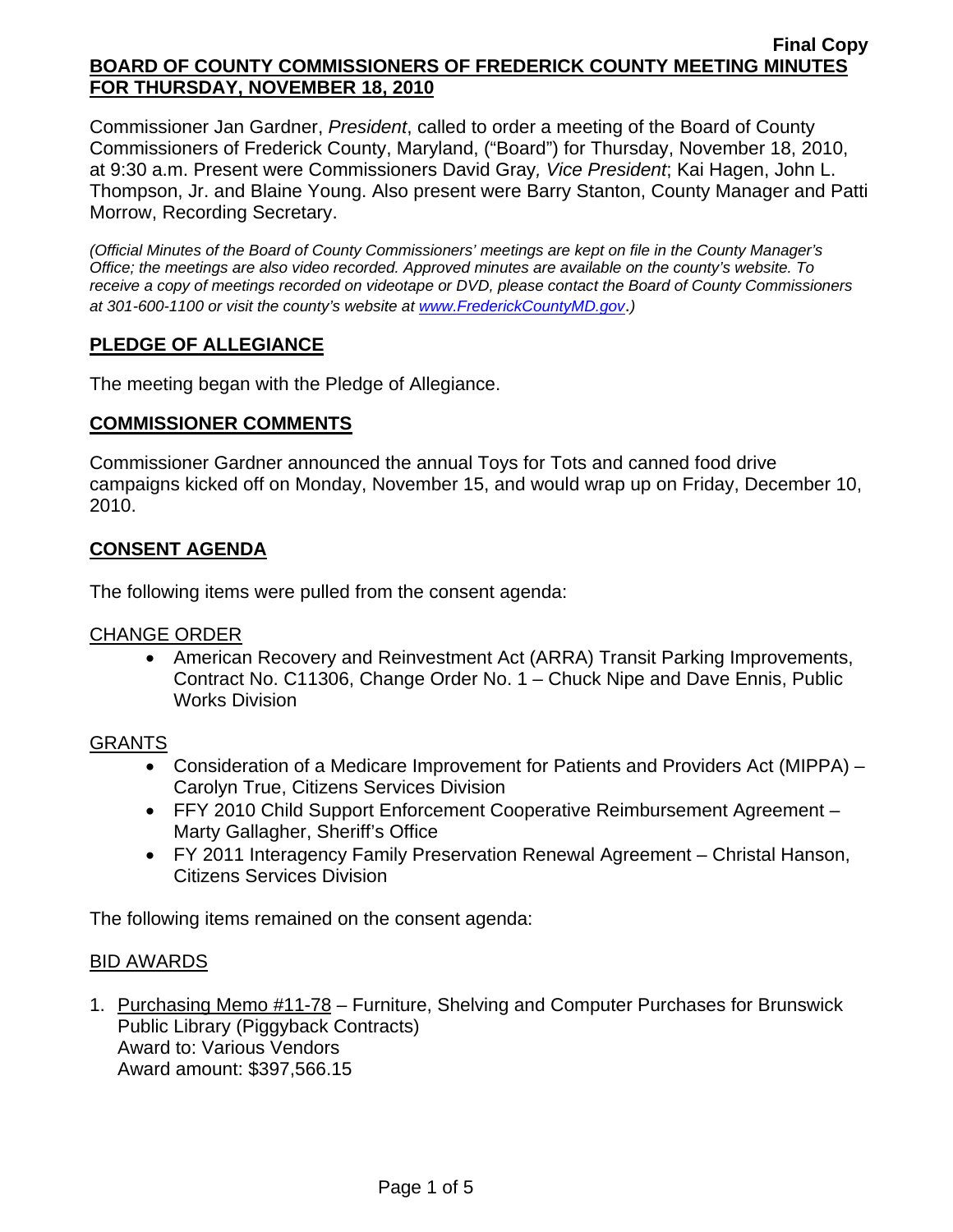2. Purchasing Memo #11-79 - Cash and Deal Management (Sole Source Renewal) Award to: Oracle America, Inc. Award amount: \$24,266.02

### BUDGET TRANSFER

1. #BT-11-058, Parks and Recreation Division

## BOARD OF EDUCATION (BOE) SCHOOL CONSTRUCTION AMENDMENT

1. #11-01 and BT-11-055

## CHANGE ORDERS

- 1. Linton Farm Phase 3, Contract No. 340B-SW, Change Order No. 1 Blair Hovatter, Public Works Division
- 2. Construction Management and Inspection Services for Boyers Mill Sewage Pump Station, Contract No. 10138, Change Order No. 2 – Rod Winebrenner, Utilities and Solid Waste Management Division
- 3. ARRA Resurfacing/Rehabilitation and Safety Improvements, Contract No. C29970, Change Order No. 7 – Chuck Nipe and Robert Shen, Public Works Division

## EASEMENT

1. Declaration of Easement and Release of Easement, New Design Water Transmission Project – Beth Ramacciotti, Utilities and Solid Waste Management Division

## GRANT

• Intergovernmental Agreement with Department of Juvenile Services for Multisystemic Therapy - Christal Hanson, Citizens Services Division

Commissioner Young moved to approve the balance of the consent agenda. Commissioner Hagen seconded the motion that passed 5-0.

#### **ADMINISTRATIVE BUSINESS**

### **American Recovery and Reinvestment Act (ARRA) Transit Parking Improvements, Contract No. C11306, Change Order No. 1 – Chuck Nipe and Dave Ennis, Public Works Division**

Commissioner Hagen moved to approve the ARRA transit parking improvements. Commissioner Gray seconded the motion that passed 4-0 with Commissioner Young recused.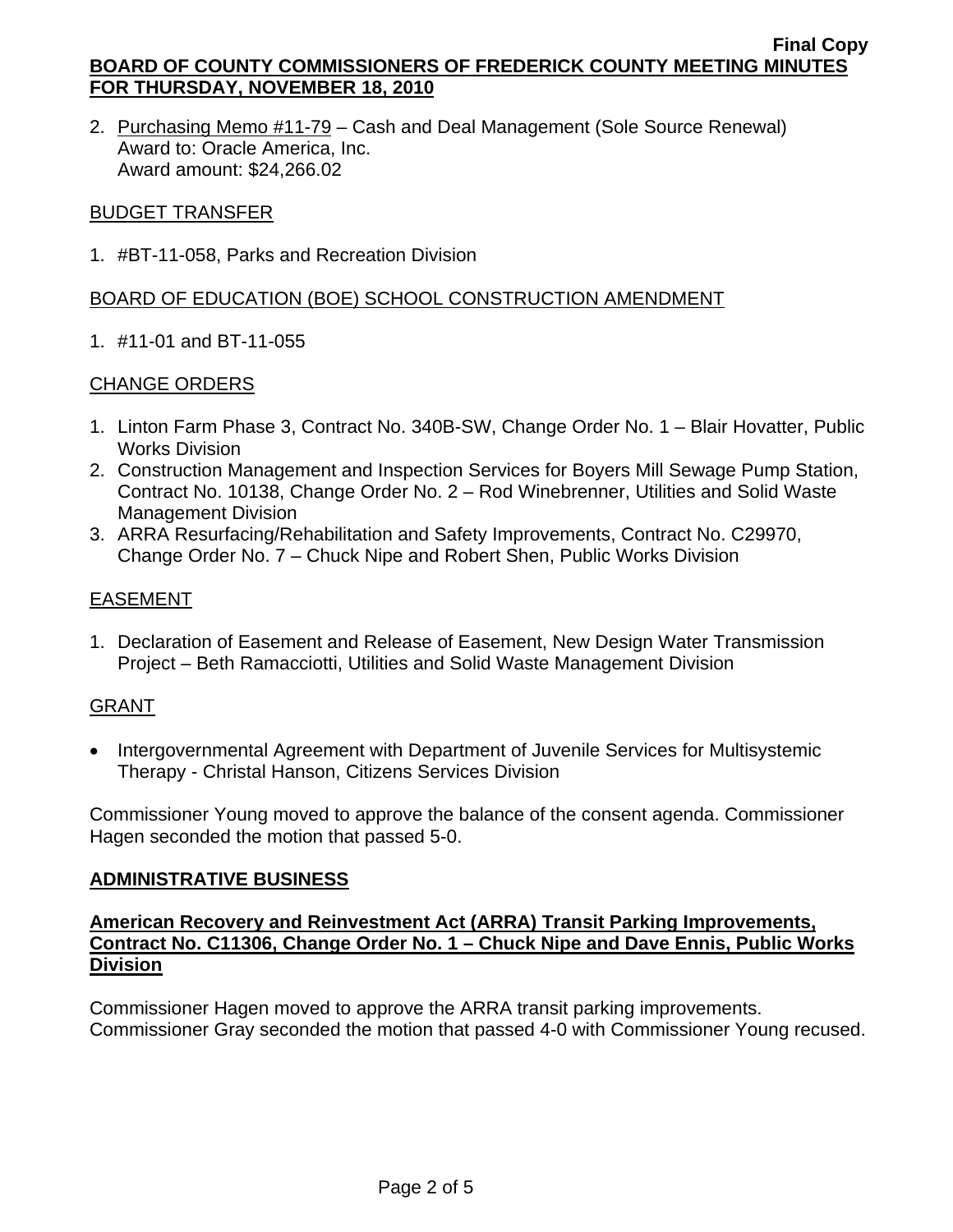# **APPROVAL OF GRANTS**

Commissioner Hagen moved to approve the following grants:

- Consideration of a Medicare Improvement for Patients and Providers Act (MIPPA) Carolyn True, Citizens Services Division
- FFY 2010 Child Support Enforcement Cooperative Reimbursement Agreement Marty Gallagher, Sheriff's Office
- FY 2011 Interagency Family Preservation Renewal Agreement Christal Hanson, Citizens Services Division

Commissioner Gray seconded the motion that passed 4-1 with Commissioner Thompson opposed.

## **Approval of Board of County Commissioners' Meeting Minutes**

The following minutes were approved by unanimous consent.

- ♦ Tuesday, October 26, 2010
- ♦ Tuesday, October 26, 2010 Closed Session
- ♦ Thursday, October 28, 2010
- ♦ Thursday, October 28, 2010 Closed Session
- ♦ Thursday, November 4, 2010
- ♦ Thursday, November 4, 2010 Closed Session
- ♦ Tuesday, November 9, 2010
- ♦ Tuesday, November 9, 2010 Afternoon
- ♦ Tuesday, November 9, 2010 Closed Session
- ♦ Tuesday, November 9, 2010 Evening

# **Bid Award – Purchasing Memo #11-77, Operational Plan for Sheltering and Mass Care – Hal Good, Finance Division**

Seamus Mooney, Emergency Management Division, commented on the bid award.

Commissioner Gray moved to approve the purchasing memo #11-77. Commissioner Hagen seconded the motion that passed 4-1 with Commissioner Thompson opposed.

## **PAYSTATE Carry-Forward Fund Retention Requirement – Christine Lothen-Kline, University of Maryland Extension Service**

Ms. Lothen-Kline presented the request. Mr. Mike Kuster, 4-H Educator, University of Maryland Extension Service, was present.

Commissioner Gray moved to approve the PAYSTATE carry forward fund retention request. Commissioner Hagen seconded the motion that passed 4-1 with Commissioner Thompson opposed.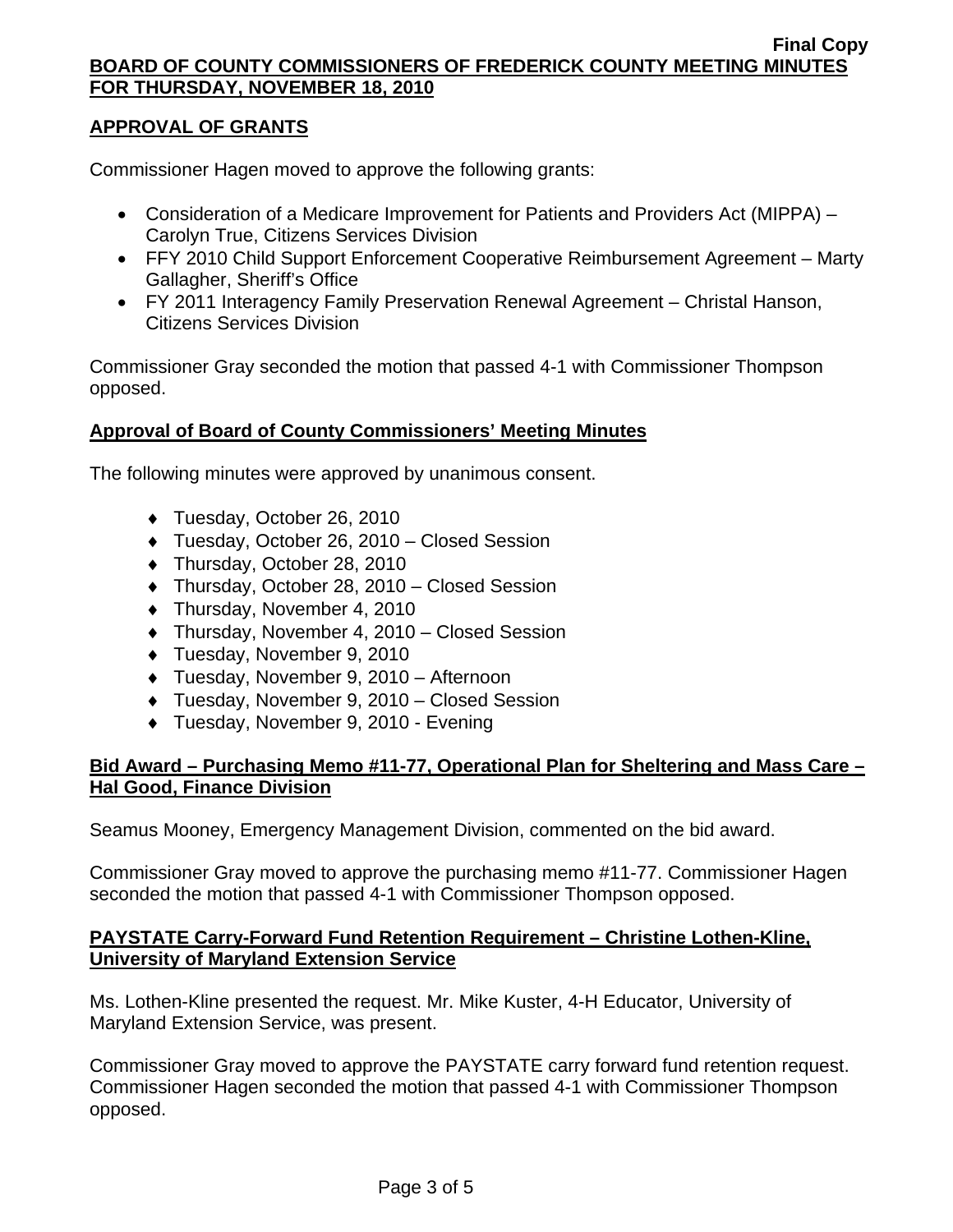# **Use of NIXLE Municipal Wire (NIXLE) as Outlined in DEM-4.10 NIXLE – 2010 – Seamus Mooney, Emergency Management Division**

Mr. Mooney presented the request for the use of NIXLE. Jack Markey, Emergency Management Services, commented on NIXLE communication service.

Commissioner Gray moved to approve the use of the NIXLE service. Commissioner Young seconded the motion that passed 5-0.

## **Consolidated Vehicle Operator Policy and Procedures – Pat Hannah, Management Services Division**

Mr. Hannah presented the comprehensive guide for county vehicle operators to the Board. Austin Abraham, Management Service Division, commented on the policy.

Commissioner Gray moved to approve the policy with the following addition to Section 7.6 - Traffic Citations:

*Moving violations in county-owned vehicles must be reported to the employee's supervisor and the Risk Management staff within 24 hours.* 

Commissioner Hagen seconded the motion that passed 5-0.

## **Forest Resource Ordinance (FRO) Fee-in-Lieu Expenditure Request for Frederick County Parks and Recreation (Old National Pike District Park) – Mike Wilkins, Permitting and Development Review Division**

Mr. Wilkins presented the request for a FRO fee-in-lieu expenditure for the reforestation of five (5) acres in the Old National Pike District Park.

The Board requested Mr. Wilkins discuss the variety of species of trees with Mike Kay, Department of Natural Resources.

Commissioner Hagen moved to approve the staff recommendation. Commissioner Gray seconded the motion that passed 5-0.

### **Update on the Linganore Watershed Forest Easement Purchase Program – Mike Wilkins, Permitting and Development Review Division**

Mr. Wilkins briefed the Board on the status of the program to utilize FRO fee-in-lieu funds to purchase FRO easements from private property owners in the Linganore Watershed. Mr. Wilkins noted staff had received 24 applications from property owners.

Kathy Mitchell, Office of the County Attorney, and Betsy Smith, Permitting and Development Review Division, commented on the Catoctin Land Trust, the third party entity and their involvement in the program. Ms. Mitchell indicated staff may look into a memorandum of understanding.